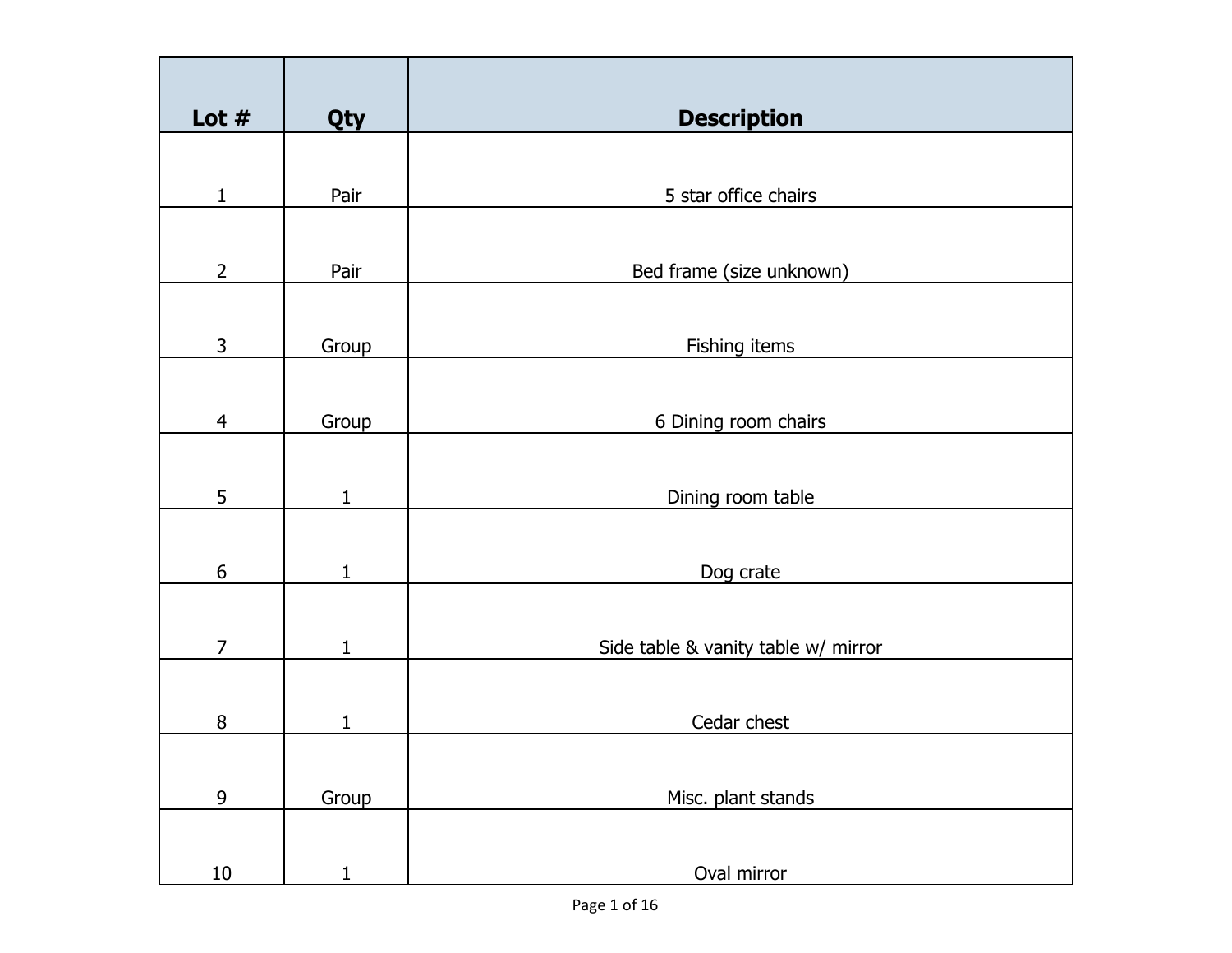| Lot $#$ | Qty          | <b>Description</b>                          |
|---------|--------------|---------------------------------------------|
|         |              |                                             |
| 11      | $\mathbf{1}$ | Work light on stand                         |
|         |              |                                             |
| 12      | $\mathbf{1}$ | Coffee table & side table                   |
| 13      | $\mathbf{1}$ | Metal vanity table & seat                   |
|         |              |                                             |
| 14      | $\mathbf{1}$ | Group of wooden chairs                      |
|         |              |                                             |
| 15      | 1            | Wine rack / table                           |
|         |              |                                             |
| 16      | 1            | Children plastic chair & toy                |
| 17      | 1            | Sleeping bag                                |
|         |              |                                             |
| 18      | $\mathbf{1}$ | Group of wooden chairs                      |
|         |              |                                             |
| 19      | $\mathbf{1}$ | Vintage wooden office chair & wooden rocker |
|         |              |                                             |
| 20      | 1            | 2 - 5 star base office chairs               |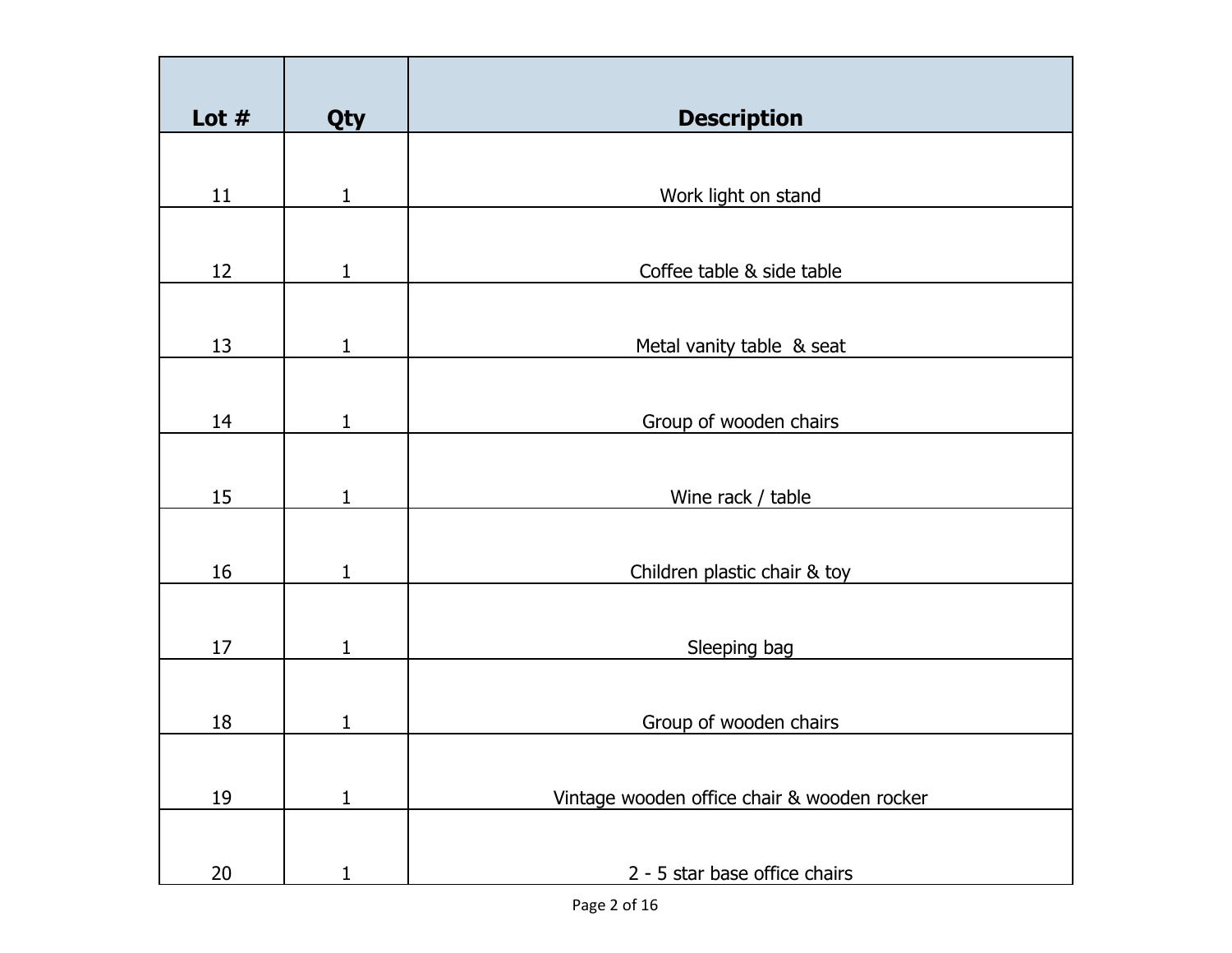| Lot $#$ | Qty          | <b>Description</b>                                        |
|---------|--------------|-----------------------------------------------------------|
|         |              |                                                           |
| 21      | 1            | 3 shelf bookcase in box                                   |
|         |              |                                                           |
| 22      | 1            | Group of paintings                                        |
|         |              |                                                           |
| 23      | 1            | Group of coolers including igloo chest & lunchbox coolers |
|         |              |                                                           |
| 24      | 1            | Rubbermaid drinking water cooler                          |
|         |              |                                                           |
| 25      | 1            | Rolling igloo cooler & igloo island breeze cooler         |
|         |              |                                                           |
| 26      | 1            | Group of wooden chairs w/ cloth seats                     |
|         |              |                                                           |
| 27      | 1            | Pair of metal                                             |
|         |              |                                                           |
| 28      | 1            | Large metal shelf & decorative items                      |
|         |              |                                                           |
| 29      | $\mathbf{1}$ | Plastic shelf & 2 hanging shelves                         |
|         |              |                                                           |
| 30      | 1            | Baby stroll & baby gate                                   |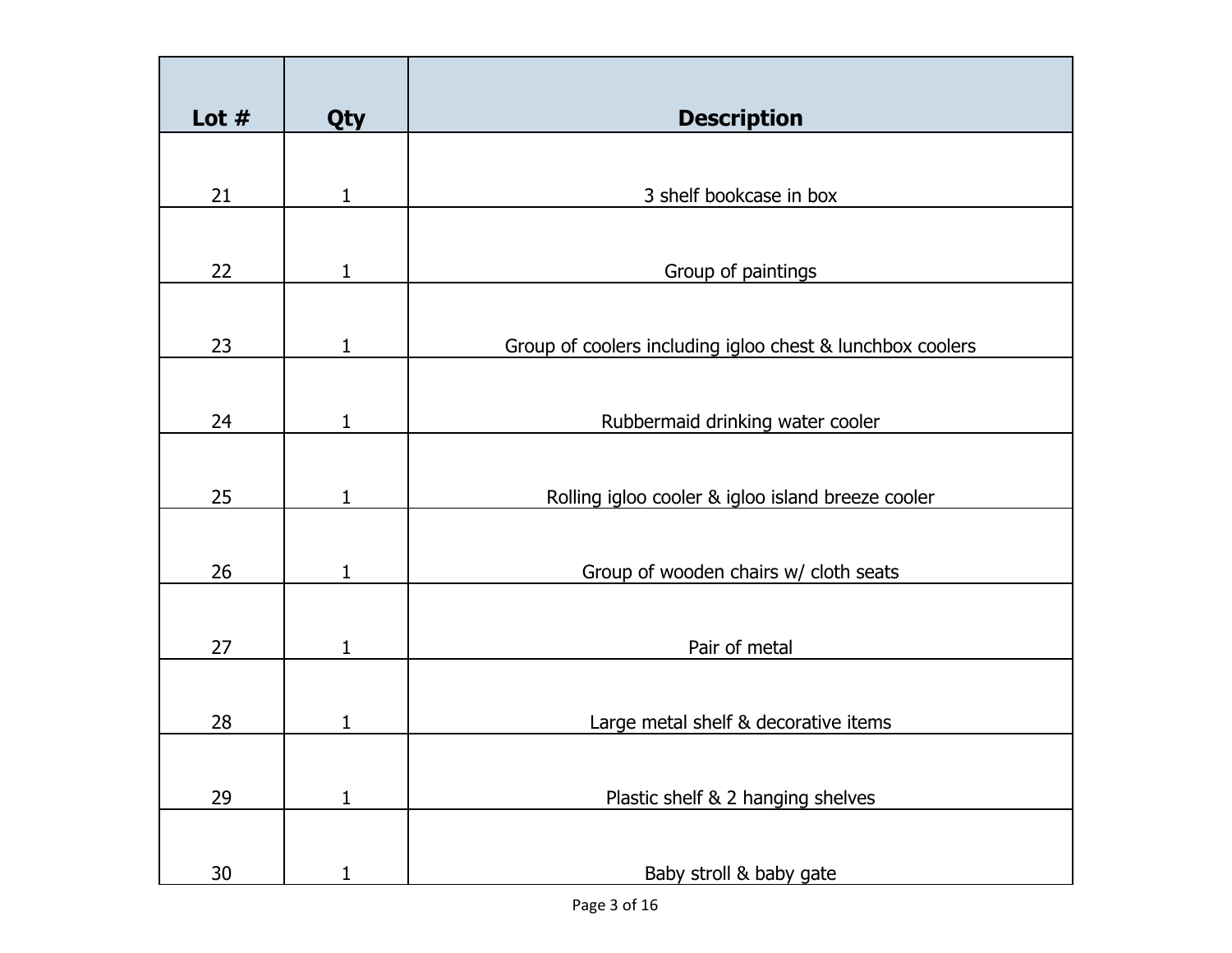| Lot $#$ | Qty          | <b>Description</b>                                     |
|---------|--------------|--------------------------------------------------------|
|         |              |                                                        |
| 31      | $\mathbf{1}$ | Large group of decorative items                        |
|         |              |                                                        |
| 32      | 1            | Rolling cart/ microwave / breadbox                     |
|         |              |                                                        |
| 33      | $\mathbf{1}$ | Bathroom vanity w/ sink                                |
|         |              |                                                        |
| 34      | 1            | Rubbermid Mop Bucket w/ ringer                         |
|         |              |                                                        |
| 35      | 1            | Hoveround MPV4 wheelchair unknown condition w/ charger |
|         |              |                                                        |
| 36      | 1            | Two electric fans. Unknown condition                   |
|         |              |                                                        |
| 37      | 1            | sunbeam coffee maker & vicks vaporizer                 |
|         |              |                                                        |
| 38      |              | Hunter 44" ceiling fan in box                          |
|         |              |                                                        |
| 39      | $\mathbf{1}$ | Ice cream churn & heated waterbase for chickens        |
|         |              |                                                        |
| 40      |              | Glass top side table & wooden table                    |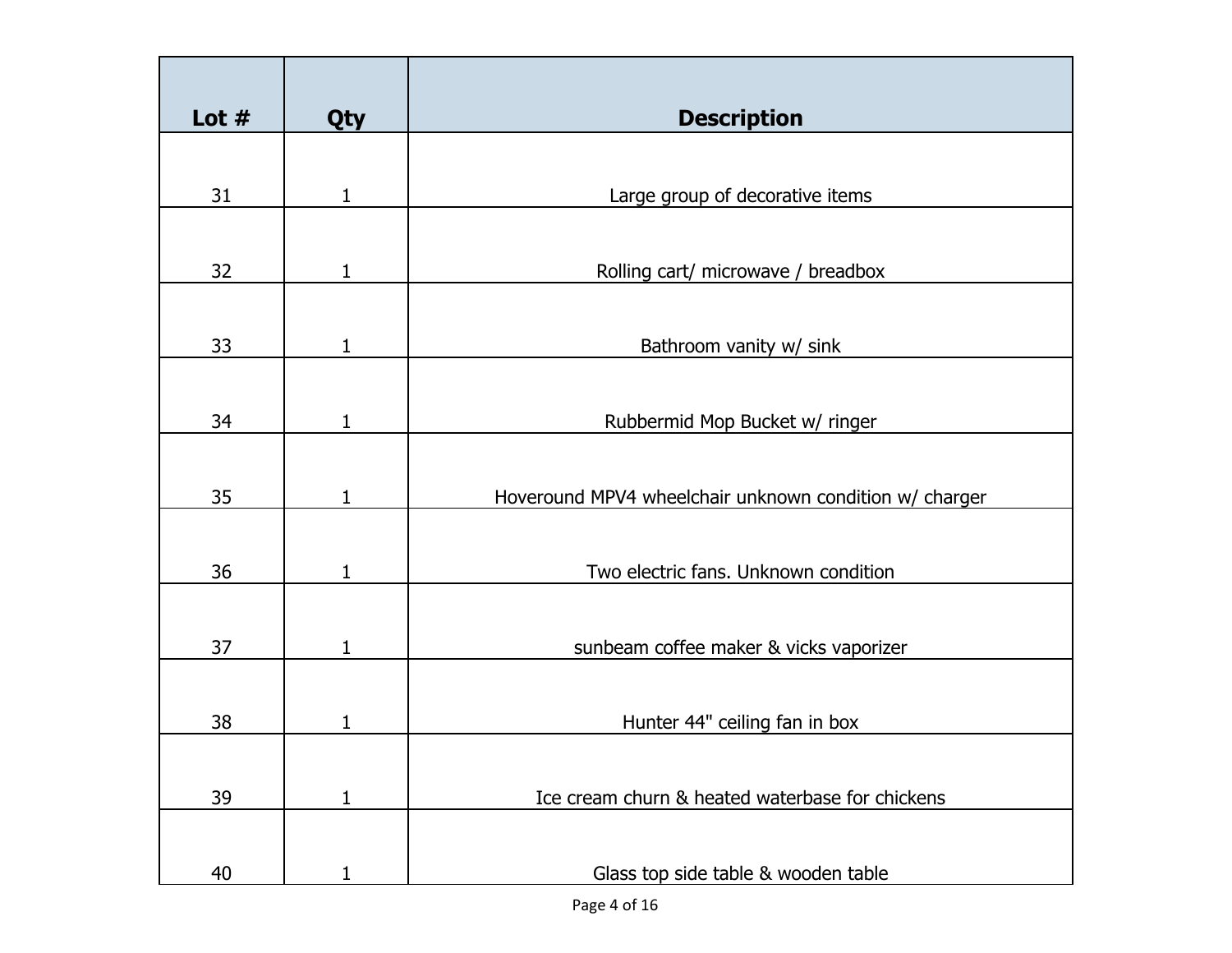| Lot $#$ | Qty          | <b>Description</b>                            |
|---------|--------------|-----------------------------------------------|
|         |              |                                               |
| 41      | 1            | Sewing machine cabinet. ( NO SEWING MACHINE)  |
|         |              |                                               |
| 42      | $\mathbf{1}$ | Group of wood paneling & trim                 |
|         |              |                                               |
| 43      | 1            | Group of metal table frames                   |
|         |              |                                               |
| 44      | 1            | Miller welder                                 |
|         |              |                                               |
| 45      | 1            | 110 gallon water tub & water barrel           |
|         |              |                                               |
| 46      | 1            | Content of barn storage area                  |
|         |              |                                               |
| 47      | 1            | Group of poultry feeders                      |
|         |              |                                               |
| 48      | 1            | One push sppreader & one pull behind spreader |
|         |              |                                               |
| 49      | $\mathbf{1}$ | Dolley (two wheel) & wheelbarrow              |
|         |              |                                               |
| 50      |              | Feed Barrel w/ lid                            |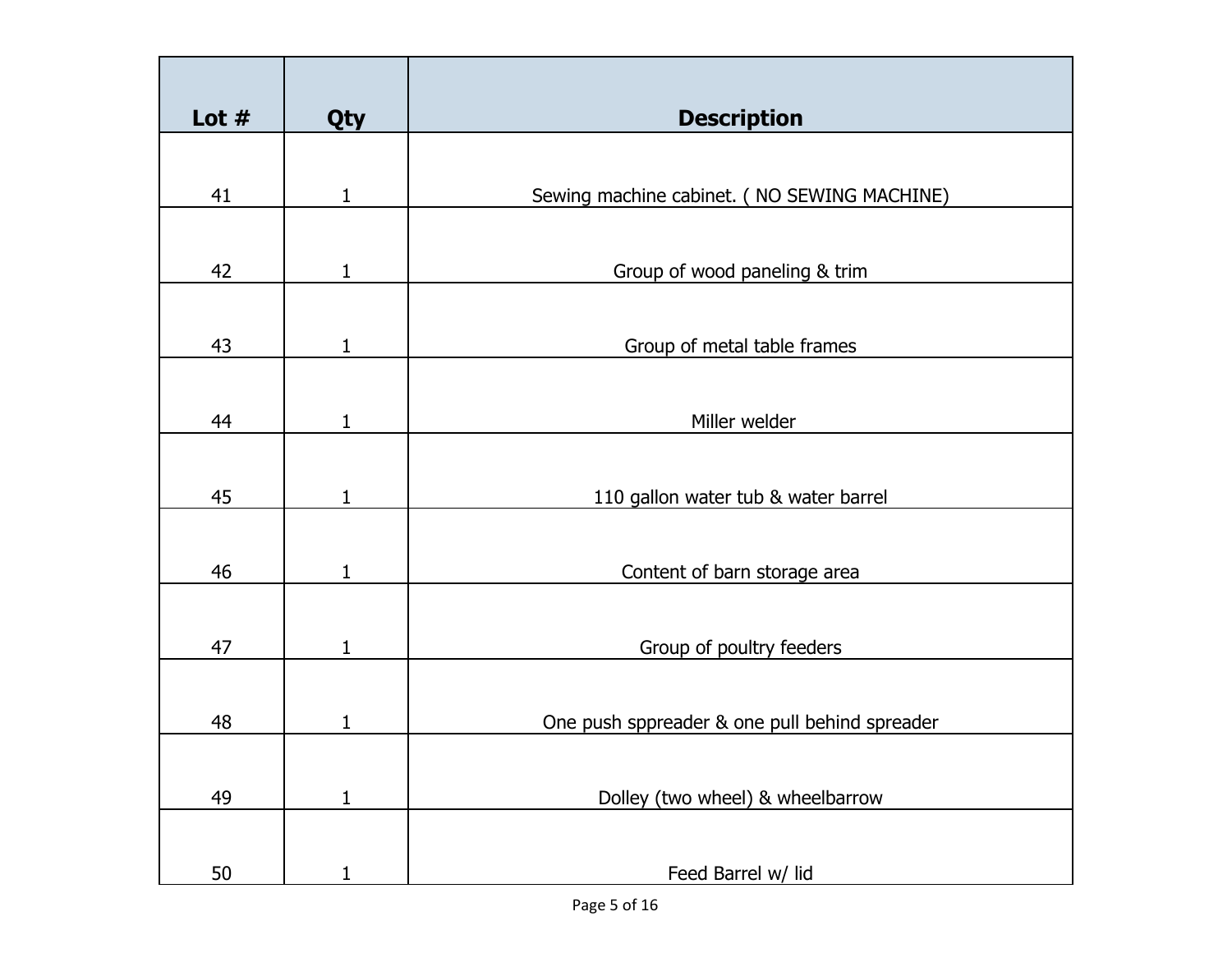| Lot $#$ | Qty          | <b>Description</b>                 |
|---------|--------------|------------------------------------|
|         |              |                                    |
| 51      | $\mathbf{1}$ | Group of single tree               |
| 52      | $\mathbf{1}$ |                                    |
|         |              | group of handtools                 |
| 53      | $\mathbf{1}$ | Vintage horsedrawn Planter         |
| 54      | 1            | Front tine Tiller                  |
|         |              |                                    |
| 55      | $\mathbf{1}$ | Gardener rear tine tiller          |
| 56      | $\mathbf{1}$ | 6 x 10 Metal dog pen               |
| 57      | $\mathbf{1}$ | Group of hand tools                |
| 58      | 1            | Group of hand tools                |
| 59      | $\mathbf{1}$ | Aluminum extensionextension ladder |
| 60      |              | Group of wood / lumber             |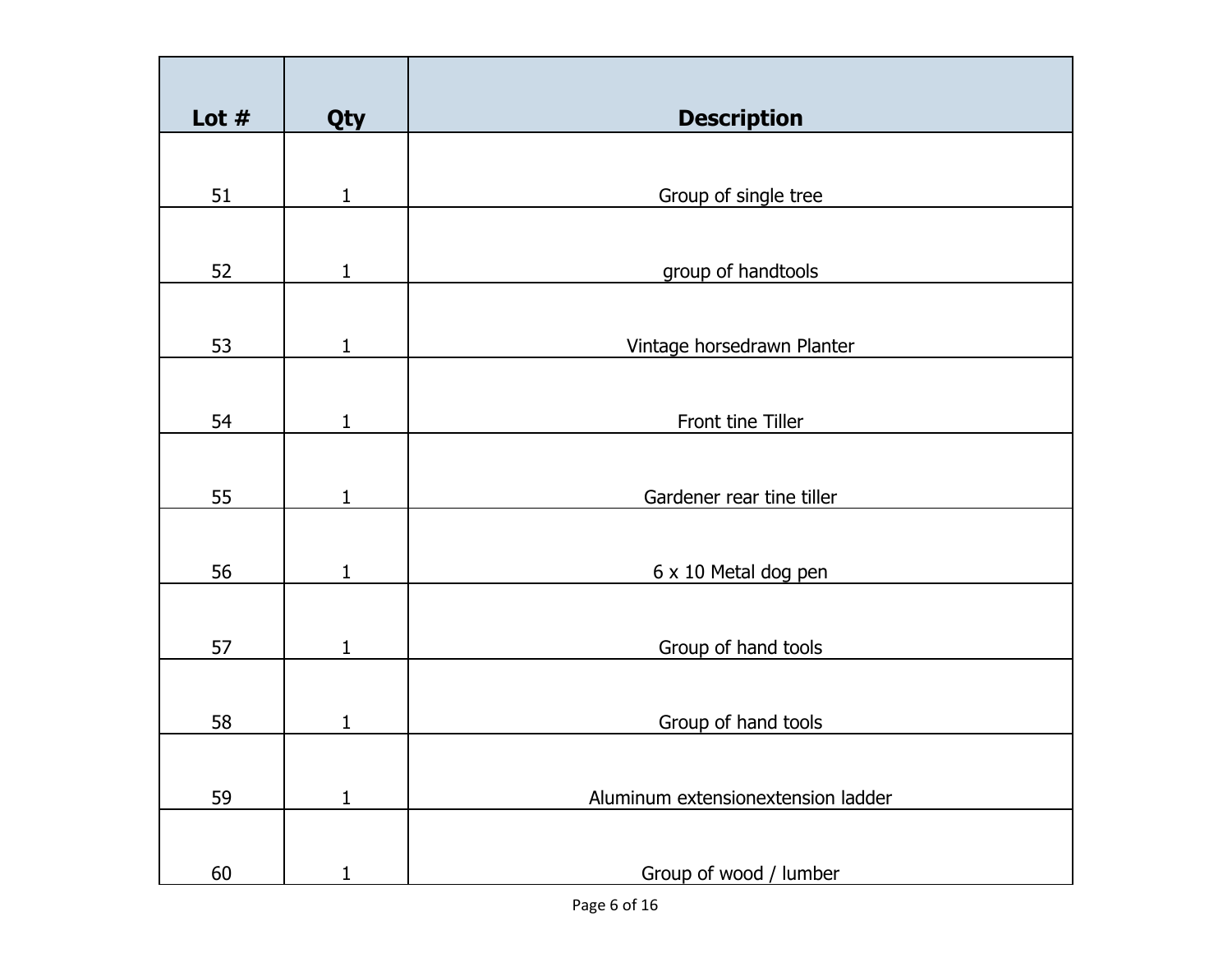| Lot $#$ | Qty          | <b>Description</b>                          |
|---------|--------------|---------------------------------------------|
|         |              |                                             |
| 61      | $\mathbf{1}$ | Group of metal roofing (grey metal)         |
|         |              |                                             |
| 62      | 1            | Group of vinyl siding                       |
|         |              |                                             |
| 63      | $\mathbf{1}$ | Group of vinyl fence                        |
|         |              |                                             |
| 65      | 1            | 38" Lawn sweeper                            |
|         |              |                                             |
| 66      | $\mathbf{1}$ | Group of hand tools                         |
|         |              |                                             |
| 67      | 1            | Dog crate                                   |
|         |              |                                             |
| 68      | $\mathbf{1}$ | Troy-Bilt riding mower 17.5 HP              |
|         |              |                                             |
| 69      | 1            | Murray zz" push mower                       |
|         |              |                                             |
| 70      | $\mathbf{1}$ | Honda self propelled mower                  |
|         |              |                                             |
| 71      |              | Pitchfork, Backpack sprayer, Dogwood feeder |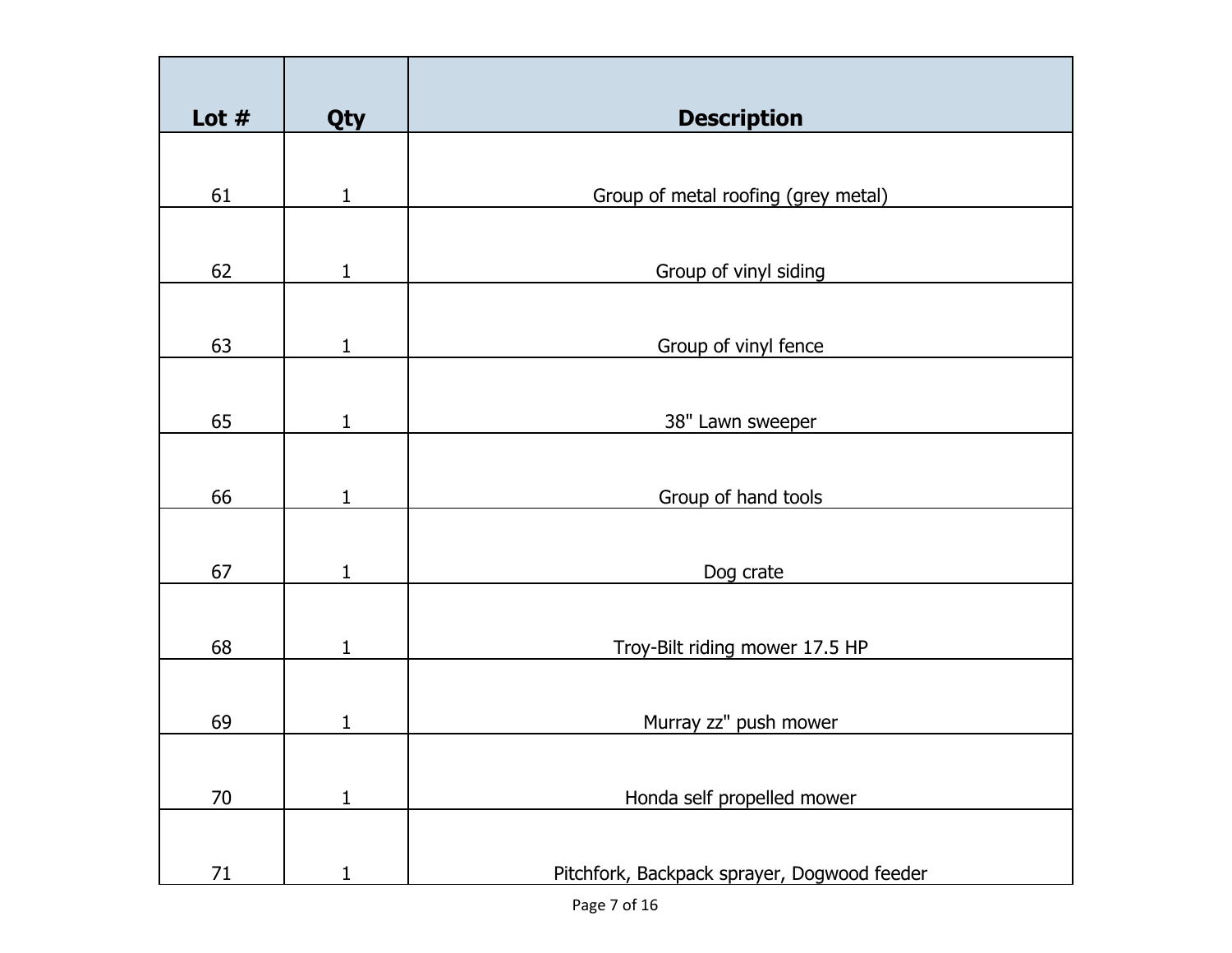| Lot $#$ | Qty          | <b>Description</b>                    |
|---------|--------------|---------------------------------------|
|         |              |                                       |
|         |              |                                       |
| 72      | $\mathbf{1}$ | Fire pit                              |
|         |              |                                       |
|         |              |                                       |
| 73      | $\mathbf{1}$ | Group of Hand Tools                   |
|         |              |                                       |
| 74      | $\mathbf{1}$ | Group of Hand Tools                   |
|         |              |                                       |
|         |              |                                       |
| 75      | 1            | Two Birdfeeders                       |
|         |              |                                       |
|         |              |                                       |
| 76      | 1            | Birdfeeder & standing ashtray         |
|         |              |                                       |
|         |              |                                       |
| 77      | $\mathbf{1}$ | backpack sprayer & sTIHL elect blower |
|         |              |                                       |
|         |              |                                       |
| 78      | 1            | Rolling Cooler & lunchbox cooler      |
|         |              |                                       |
|         |              |                                       |
| 79      | 1            | Troy-Bilt Weedeater                   |
|         |              |                                       |
|         |              |                                       |
| 80      | $\mathbf{1}$ | Pair of comealongs                    |
|         |              |                                       |
|         |              |                                       |
| 81      | 1            | Floorjack 2 1/2 ton & 4 way tire iron |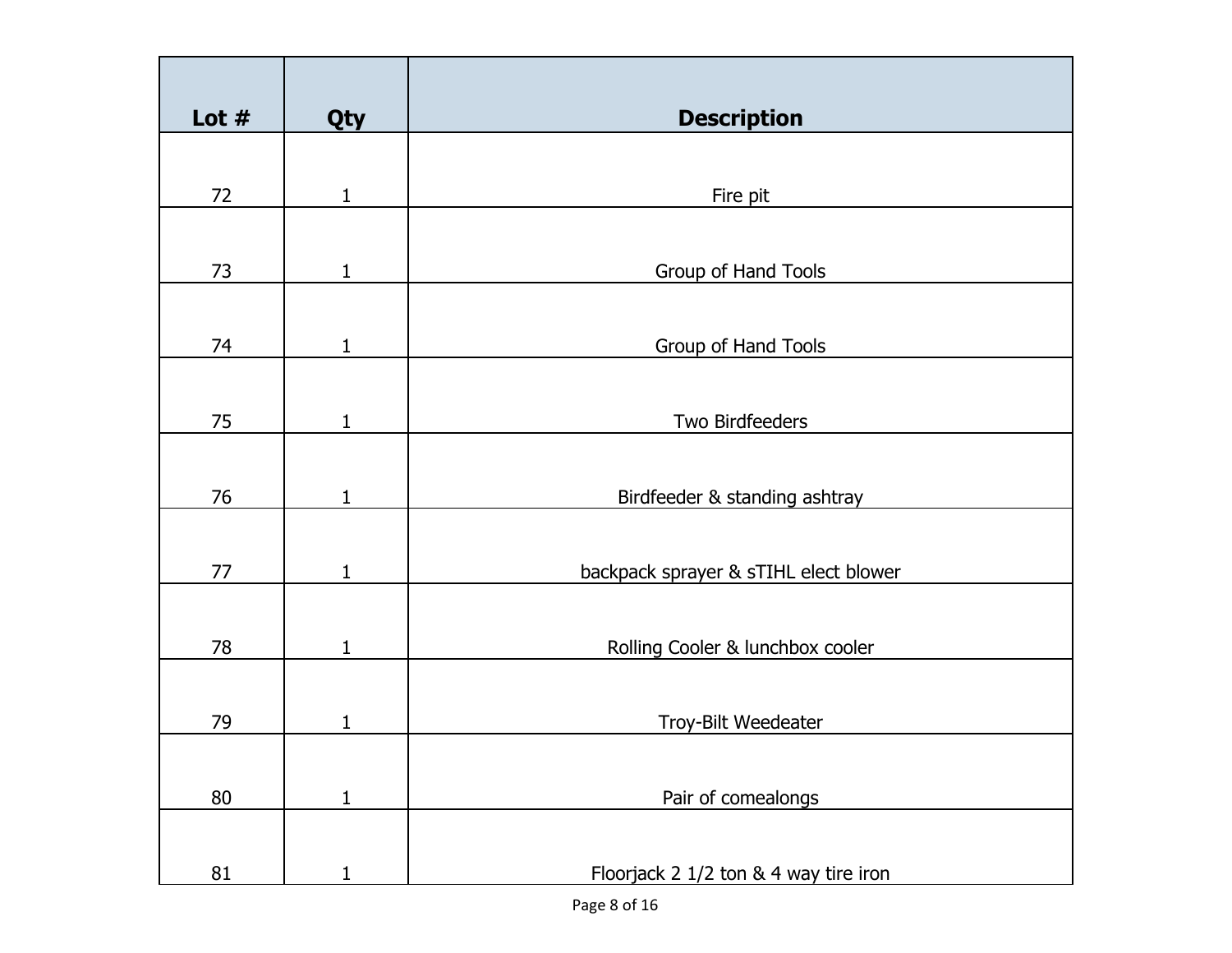| Lot $#$ | Qty          | <b>Description</b>                             |
|---------|--------------|------------------------------------------------|
|         |              |                                                |
| 82      | $\mathbf 1$  | Garden pull behind trailer                     |
|         |              |                                                |
| 83      | $\mathbf{1}$ | Jennair gas grill                              |
|         |              |                                                |
| 85      | 1            | Vinyl Armchair                                 |
|         |              |                                                |
| 86      | 1            | Singer pedal sewing machine                    |
|         |              |                                                |
| 87      | 1            | Two floor lamps                                |
|         |              |                                                |
| 88      | $\mathbf{1}$ | Group of wooden dining chairs with vinyl seats |
|         |              |                                                |
| 89      | 1            | Oriental design round rug 7 ft. 10 inches      |
|         |              |                                                |
| 90      | 1            | Milano 160" x 230" Rug                         |
|         |              |                                                |
| 91      | $\mathbf{1}$ | Oriental design 7 ft. 10 inches round rug      |
|         |              |                                                |
| 92      |              | Entertainment center                           |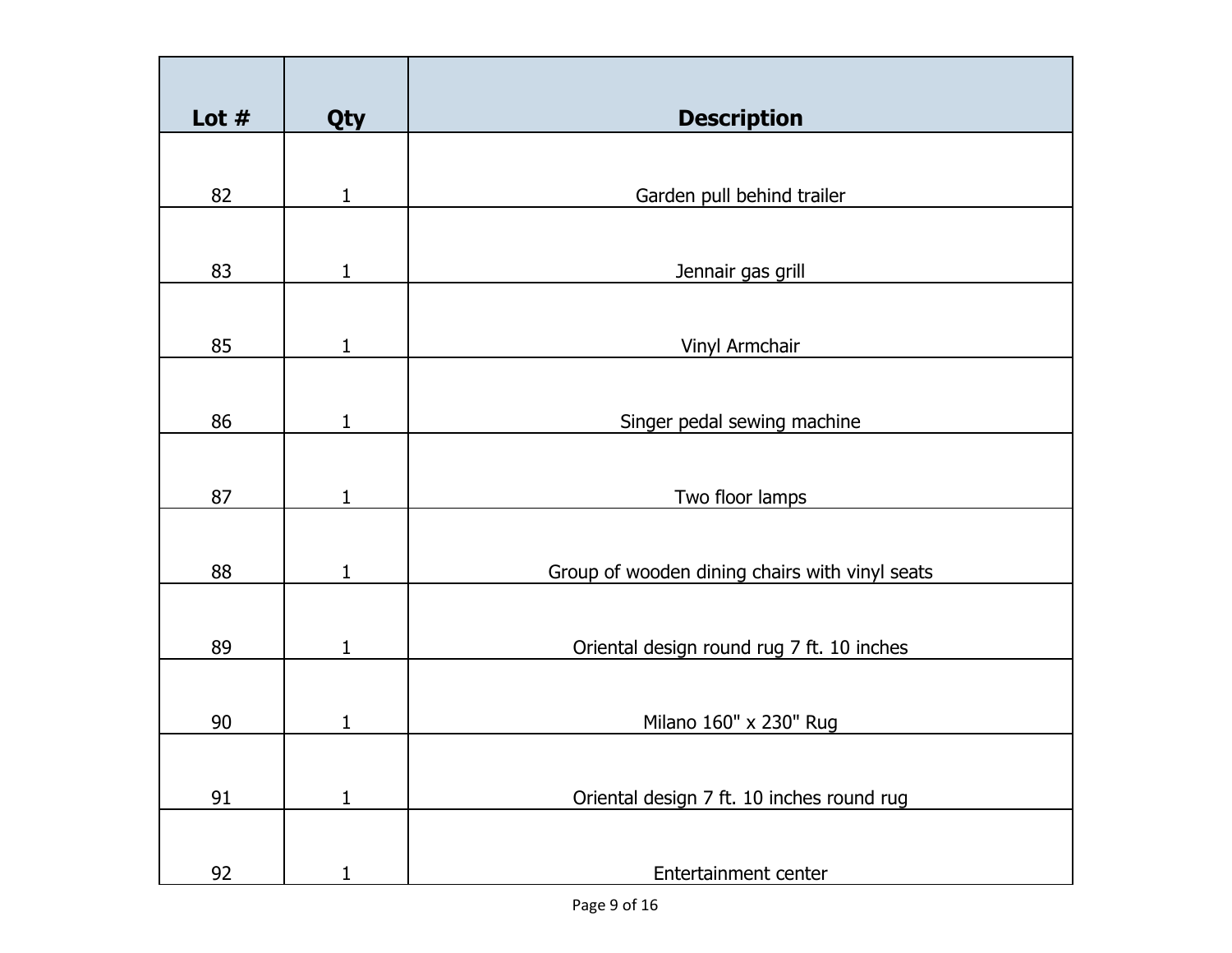| Lot $#$ | Qty          | <b>Description</b>                  |
|---------|--------------|-------------------------------------|
|         |              |                                     |
| 93      | $\mathbf{1}$ | 4 drawer chest                      |
|         |              |                                     |
| 94      | $\mathbf 1$  | Armchair w/ ottoman                 |
| 95      | $\mathbf{1}$ | Armchair w/ ottoman                 |
|         |              |                                     |
| 96      | $\mathbf{1}$ | Group of throw pillows & bed sheets |
|         |              |                                     |
| 97      | 1            | Misc. group of chairs               |
|         |              |                                     |
| 98      | 1            | Group of misc. lamps                |
|         |              |                                     |
|         |              |                                     |
| 99      | 1            | Round wooden table w/ two stools    |
|         |              |                                     |
| 100     | $\mathbf{1}$ | Group of artificial plants          |
|         |              |                                     |
|         |              |                                     |
| 101     | $\mathbf{1}$ | Pair of glass top end tables        |
|         |              |                                     |
|         |              |                                     |
| 102     |              | Oval shaped glass top coffee table  |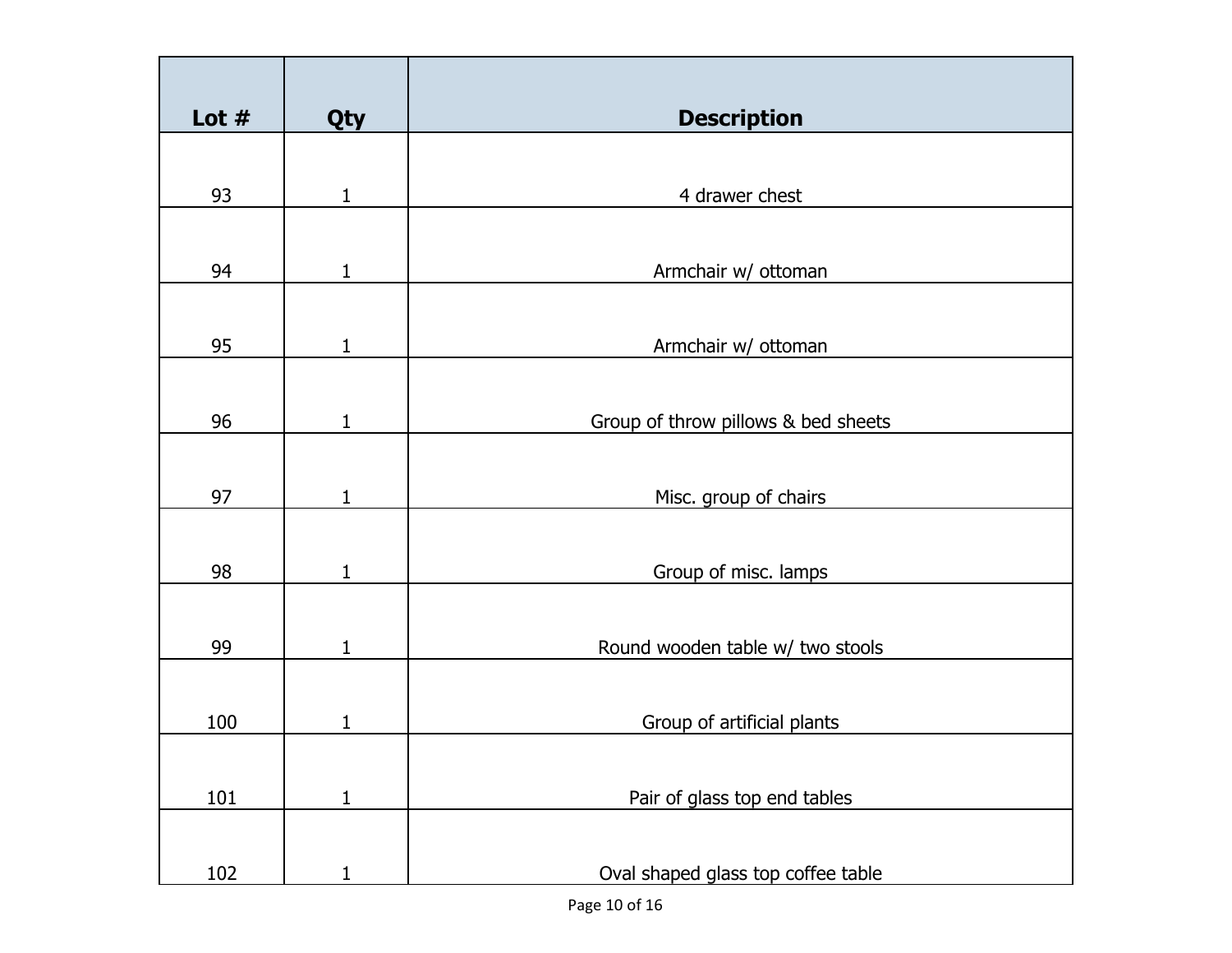| Lot $#$    | Qty          | <b>Description</b>                      |
|------------|--------------|-----------------------------------------|
|            |              |                                         |
| 103        | $\mathbf{1}$ | 94 x 120 green floor rug                |
|            |              |                                         |
| 104        | $\mathbf{1}$ | Group of metal folding tables & TV tray |
|            |              |                                         |
| 105        | 1            | Group of misc. lamps                    |
|            |              |                                         |
| 106        | $\mathbf{1}$ | 3 tiered table                          |
|            |              |                                         |
| 107        | $\mathbf{1}$ | Roll top desk                           |
|            |              |                                         |
| 108        | 1            | <b>IBM</b> typewriter                   |
|            |              |                                         |
| 109        | 1            | Pair of rolling ottoman w/ storage      |
|            |              |                                         |
| 110        | 1            | childs folding table w/ folding chairs  |
|            |              |                                         |
| 112        | $\mathbf{1}$ | Children's rocker                       |
|            |              |                                         |
| <u>113</u> | $\mathbf 1$  | Rolling hosptial table                  |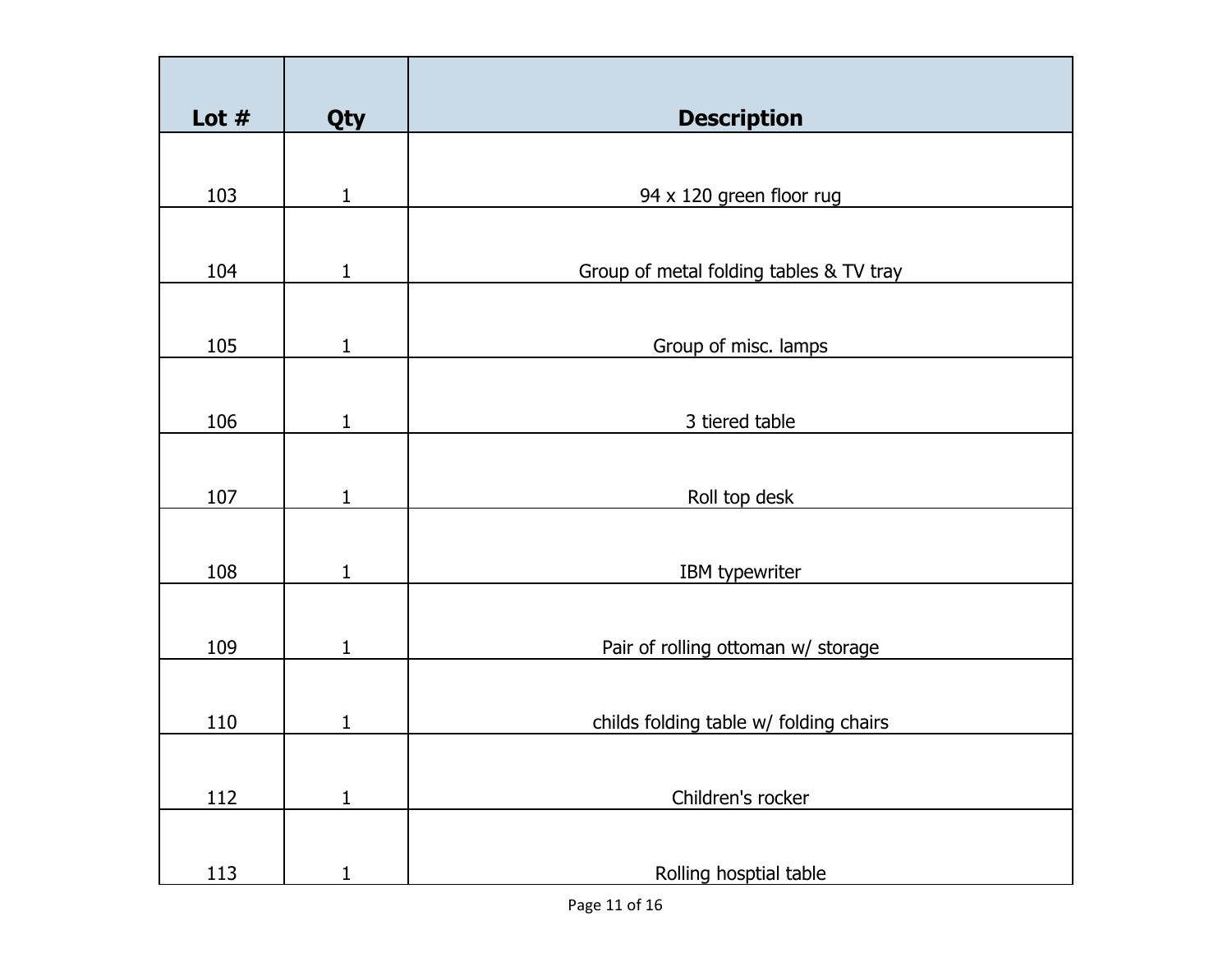| Lot $#$ | Qty          | <b>Description</b>         |
|---------|--------------|----------------------------|
|         |              |                            |
| 114     | $\mathbf{1}$ | Lazyboy rocker recliner    |
|         |              |                            |
| 115     | $\mathbf{1}$ | Nightstand                 |
|         |              |                            |
| 116     | $\mathbf{1}$ | Lazyboy rocker recliner    |
|         |              |                            |
| 117     | $\mathbf{1}$ | Rocking, swivel recliner   |
|         |              |                            |
| 118     | 1            | Swivel rocker              |
|         |              |                            |
| 119     | $\mathbf{1}$ | Vinyl ottoman              |
|         |              |                            |
| 120     | $\mathbf{1}$ | Rocker recliner            |
|         |              |                            |
| 121     | 1            | Vintage rolling desk chair |
|         |              |                            |
| 122     | $\mathbf{1}$ | Glider wooden chair        |
|         |              |                            |
| 123     | 1            | Armchair w/ ottoman        |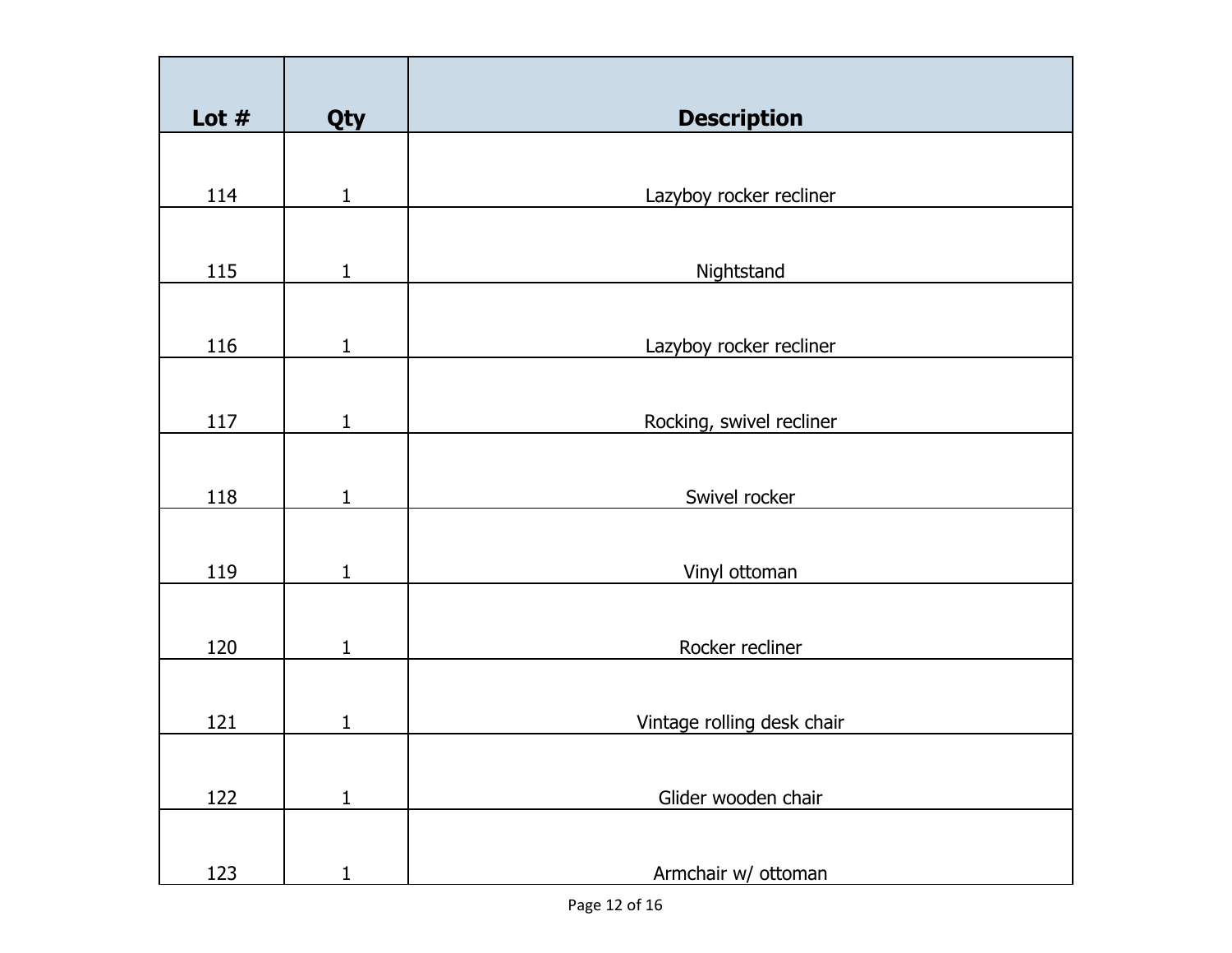| Lot $#$ | Qty          | <b>Description</b>                        |
|---------|--------------|-------------------------------------------|
|         |              |                                           |
| 124     | $\mathbf{1}$ | Office armchair                           |
|         |              |                                           |
| 125     | 1            | Electric plastic water fountain           |
|         |              |                                           |
| 126     | 1            | Samsung DVD player, Samsung Bluray player |
|         |              |                                           |
| 127     | 1            | Brown vinyl sofa                          |
|         |              |                                           |
| 128     | 1            | Square table 33" x 29" tall               |
|         |              |                                           |
| 129     | 1            | Misc. Floral christmas decorations        |
|         |              |                                           |
| 130     | $\mathbf{1}$ | Heater (new in box) & fan                 |
|         |              |                                           |
| 131     | 1            | Group of storage bins                     |
|         |              |                                           |
| 132     | $\mathbf{1}$ | Two folding chairs & table                |
|         |              |                                           |
| 133     | 1            | Two ironing boards & clothes rack         |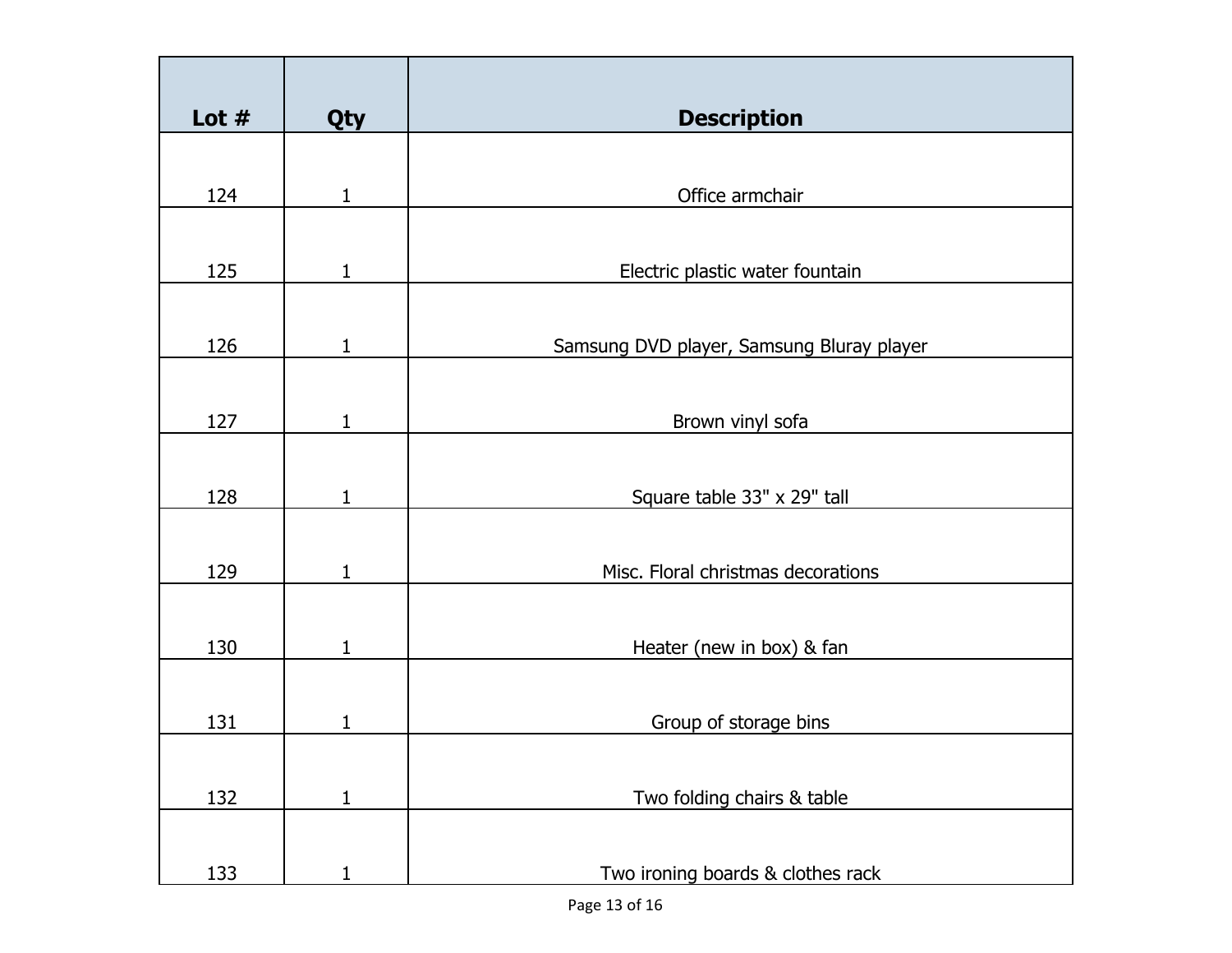| Lot $#$ | Qty          | <b>Description</b>             |
|---------|--------------|--------------------------------|
|         |              |                                |
| 134     | $\mathbf{1}$ | Floral love seat               |
|         |              |                                |
| 135     | $\mathbf{1}$ | Bookcase with contents         |
|         |              |                                |
| 136     | $\mathbf{1}$ | G.E. Microwave                 |
|         |              |                                |
| 137     | $\mathbf{1}$ | Group of misc. vases           |
|         |              |                                |
| 138     | $\mathbf{1}$ | Group of decorations           |
|         |              |                                |
| 139     | $\mathbf{1}$ | Pair of barstools              |
|         |              |                                |
| 140     | $\mathbf{1}$ | 5 star office chair            |
|         |              |                                |
| 141     | $\mathbf{1}$ | Hospital bed                   |
|         |              |                                |
| 142     | $\mathbf{1}$ | Bookcase & 2 small foot stools |
|         |              |                                |
| 143     | 1            | Wall cabinet                   |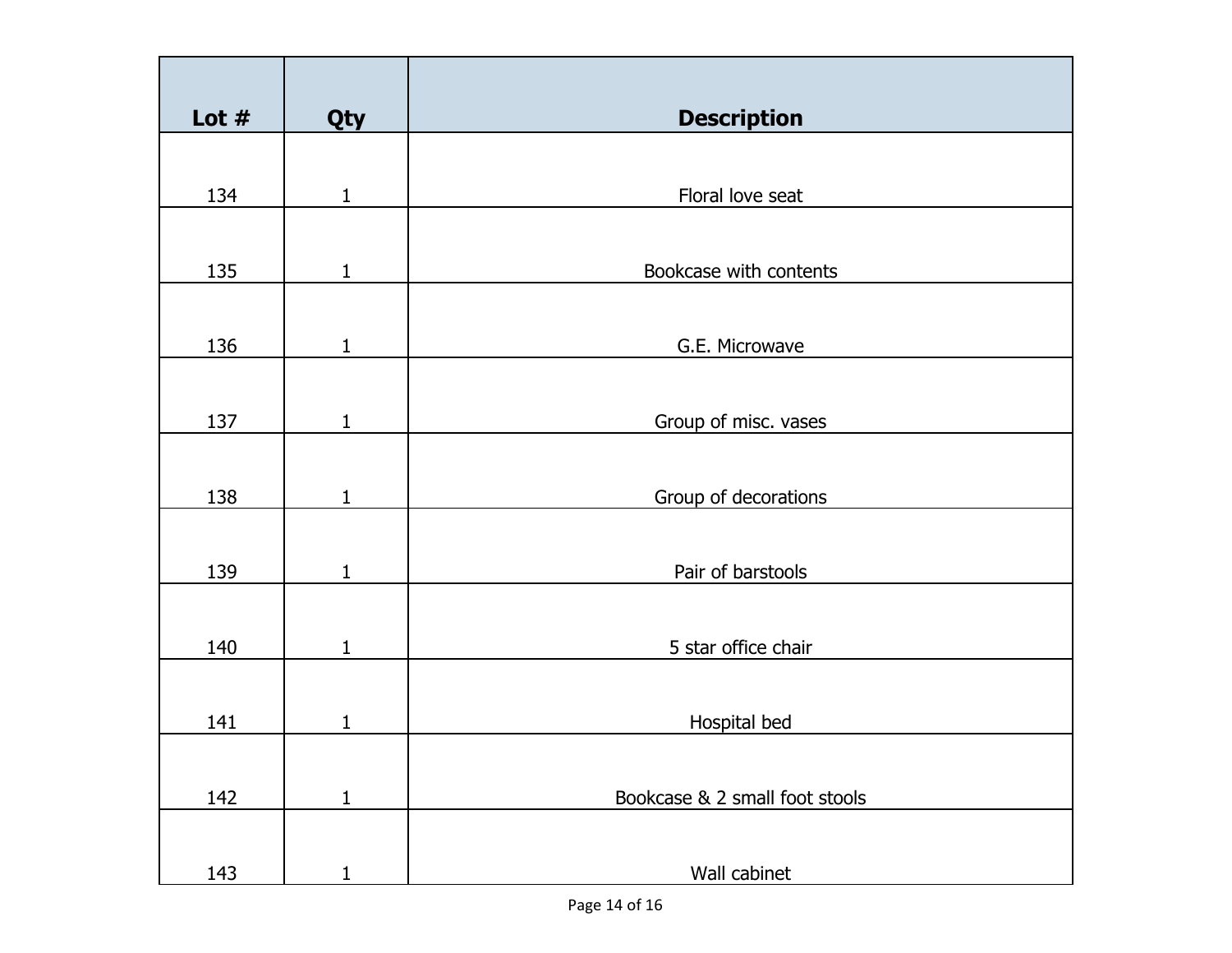| Lot $#$ | Qty          | <b>Description</b>                   |
|---------|--------------|--------------------------------------|
|         |              |                                      |
| 144     | $\mathbf{1}$ | Red & Gold chair & ottoman           |
| 145     | 1            | Red & Gold chair & ottoman           |
|         |              |                                      |
| 146     | 1            | Hot plate, fan, stick vacuum cleaner |
| 147     | $\mathbf{1}$ | Group of misc. plates & bowls        |
|         |              |                                      |
| 148     | 1            | Group of misc. plates & bowls        |
| 149     | $\mathbf{1}$ | TV tray & trash can & tote           |
| 150     | 1            | Group of Wooden tables & stool       |
| 151     | 1            | Mustard colored arm chair            |
| 152     | $\mathbf{1}$ | Red polka dot sleeper sofa           |
| 153     | 1            | Misc. group of canisters             |